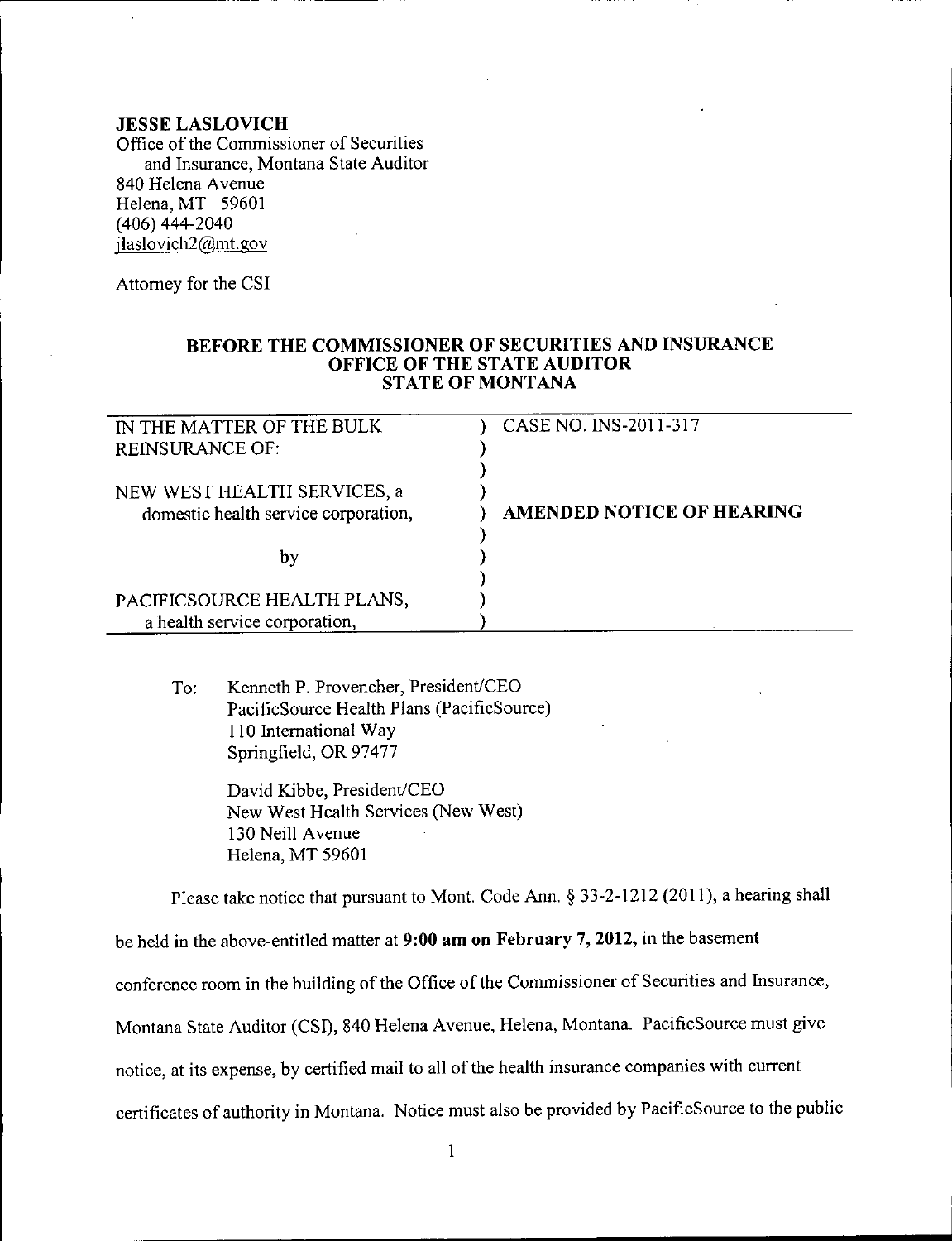by publication once a week for two consecutive weeks in each of the foregoing newspapers: Independent Record, Billings Gazette, the Missoulian, Montana Standard, Daily Interlake, Bozeman Chronicle, and the Great Falls Tribune, the costs of which are to be shared by PacificSource and New West equally, or as they may otherwise agree.

ł

New West filed a request with the CSI to allow PacificSource to purchase certain assets of New West.

Pursuant to the Asset Purchase Agreement and Mont. Code Ann. § 33-2-1212, a hearing will be held to consider the proposal to bulk reinsure the health insurance risk of New West by PacificSource. As stated in Mont. Code Ann. § 33-2-1212, the general issues for consideration at the hearing will be as follows:

- a. whether the bulk reinsurance agreement is inequitable to the stockholders of New West; and
- b. whether the bulk reinsurance agreement would substantially reduce the protection or service to the policyholders of New West that are subject to the Asset Purchase Agreement.

The hearing shall be conducted as follows: It will be open to the public.

The person filing the statement, the proposed insurer, any person or entity to whom notice of the hearing was sent, and any other person or entity whose interests may be affected, as well as staff of the Commissioner, have the right to appear in person or by counsel, to present evidence, examine and cross-examine witnesses, and offer oral and written arguments. Pursuant to *ContI. Realty, Inc.* v. *Gerry* (1991), 251 Mont. 150,152,822 P.2d 1083, 1084, corporations may not appear pro se at the hearing. If the counsel you choose has not been admitted to the practice of law in the State of Montana, he or she must comply with the requirements of *Application of*